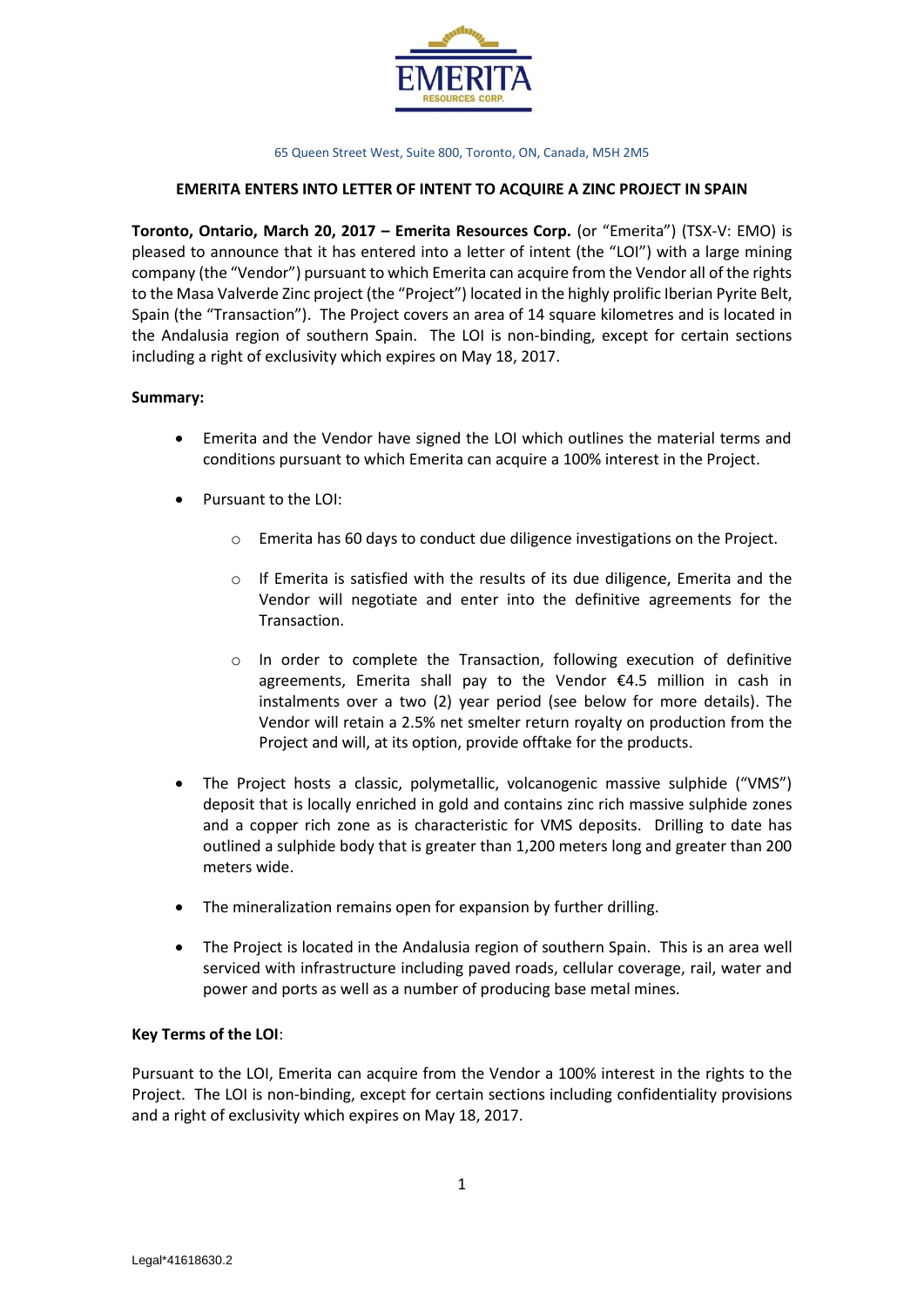

As consideration for the Transaction, subject to and following execution of definitive agreements, Emerita shall pay €4.5 million in cash to the Vendor on the following schedule:

- Within 30 days of the parties executing the definitive purchase agreement Emerita shall pay €500,000 in cash to the Vendor;
- On the one year anniversary of executing the definitive purchase agreement Emerita shall pay an additional €800,000 in cash to the Vendor; and
- On the second year anniversary of executing the definitive purchase agreement Emerita shall pay an additional €3,200,000 in cash to the Vendor.

Emerita will also grant to the Vendor a transferable net smelter returns royalty of 2.5% from the Project. The Transaction shall be subject to certain customary closing conditions, including the approval of the TSX Venture Exchange. The Vendor will retain the right to purchase the offtake from future production from the Project under terms customary for such transactions. The Transaction is an arm's length transaction and Emerita is not paying any finder's fees in connection therewith.

Further details regarding the Transaction and the Project will be provided following completion of Emerita's due diligence and the entering into definitive agreements.

Emerita's common shares were halted from trading on March 10, 2017. Following this announcement, it is expected trading will resume on Wednesday, March 22, 2017.

# **Management Commentary:**

David Gower, Chairman of Emerita, commented: "Emerita is thrilled by the opportunity to acquire a zinc project that remains open for future expansion. The Project is located in an area with excellent infrastructure and supportive environment for responsible mine development. Emerita has an exceptional technical team in Spain and a great depth of experience in delineating and developing these types of deposits and is ready to advance the Project quickly."

Joaquin Merino, President and CEO of Emerita, commented: "This is an exceptional opportunity for Emerita. This Transaction would provide the Company with a strong project and growth platform. Emerita also continues to be fully committed to acquiring the Aznalcollar project in Spain following the recent court ruling in the Company's favour and with success there, will have a very strong zinc project portfolio going forward."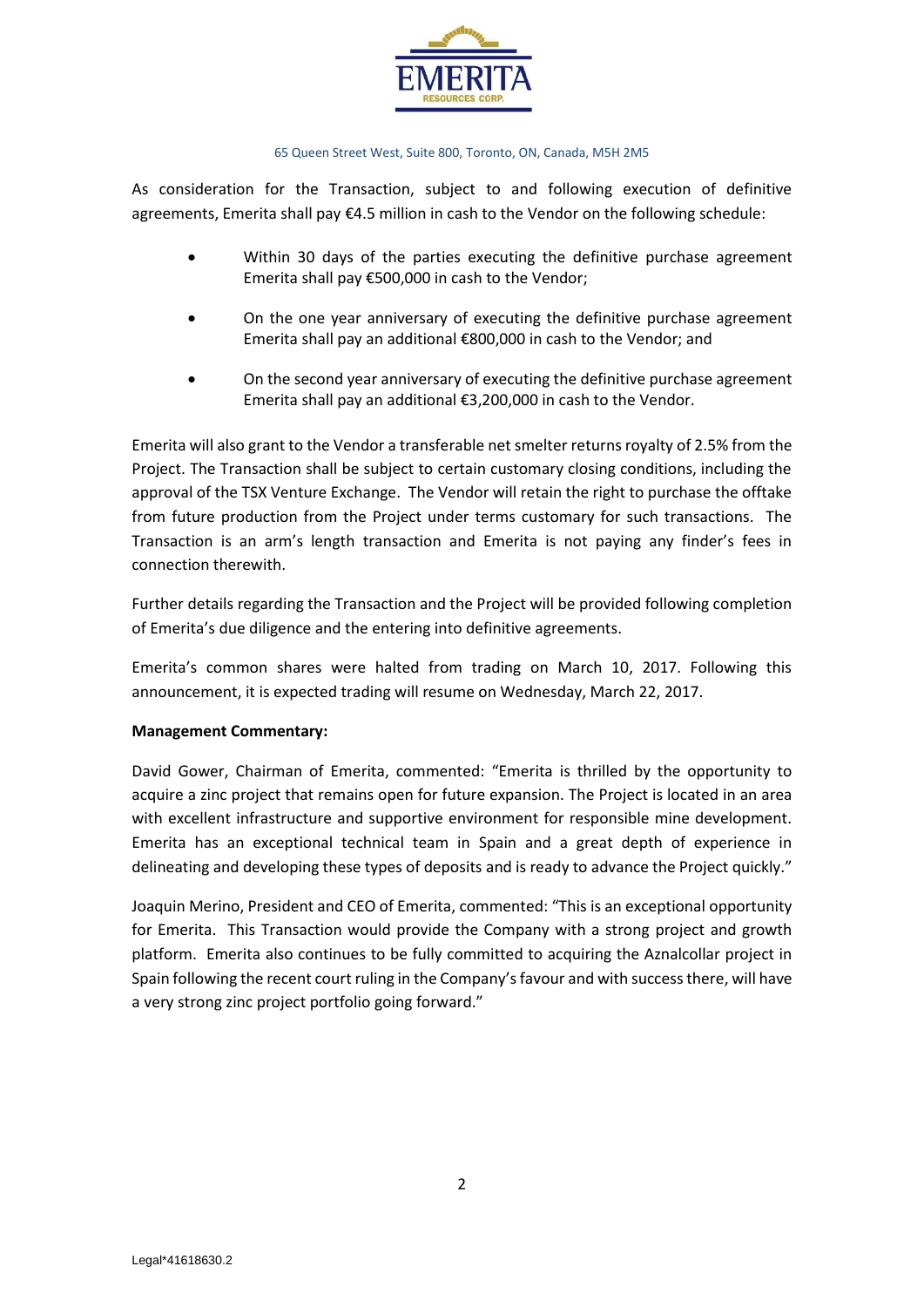

### **Qualified Person**

Joaquin Merino is a "qualified person" as such term is defined in NI 43-101 and has reviewed and approved the scientific and technical information included in this press release and has approved its dissemination.

### **About Emerita Resources Corp.**

Emerita is a natural resource company engaged in the acquisition, exploration and development of mineral properties in Europe, with a primary focus on exploring in Spain and Brazil. The Company's corporate office and technical team are based in Sevilla, Spain with an administrative office in Toronto, Canada.

For further information, contact:

Joaquin Merino +34 (628) 1754 66 (Spain)

Helia Bento +1 416 309 4293 (Toronto) [info@emeritaresources.com](mailto:info@emeritaresources.com)